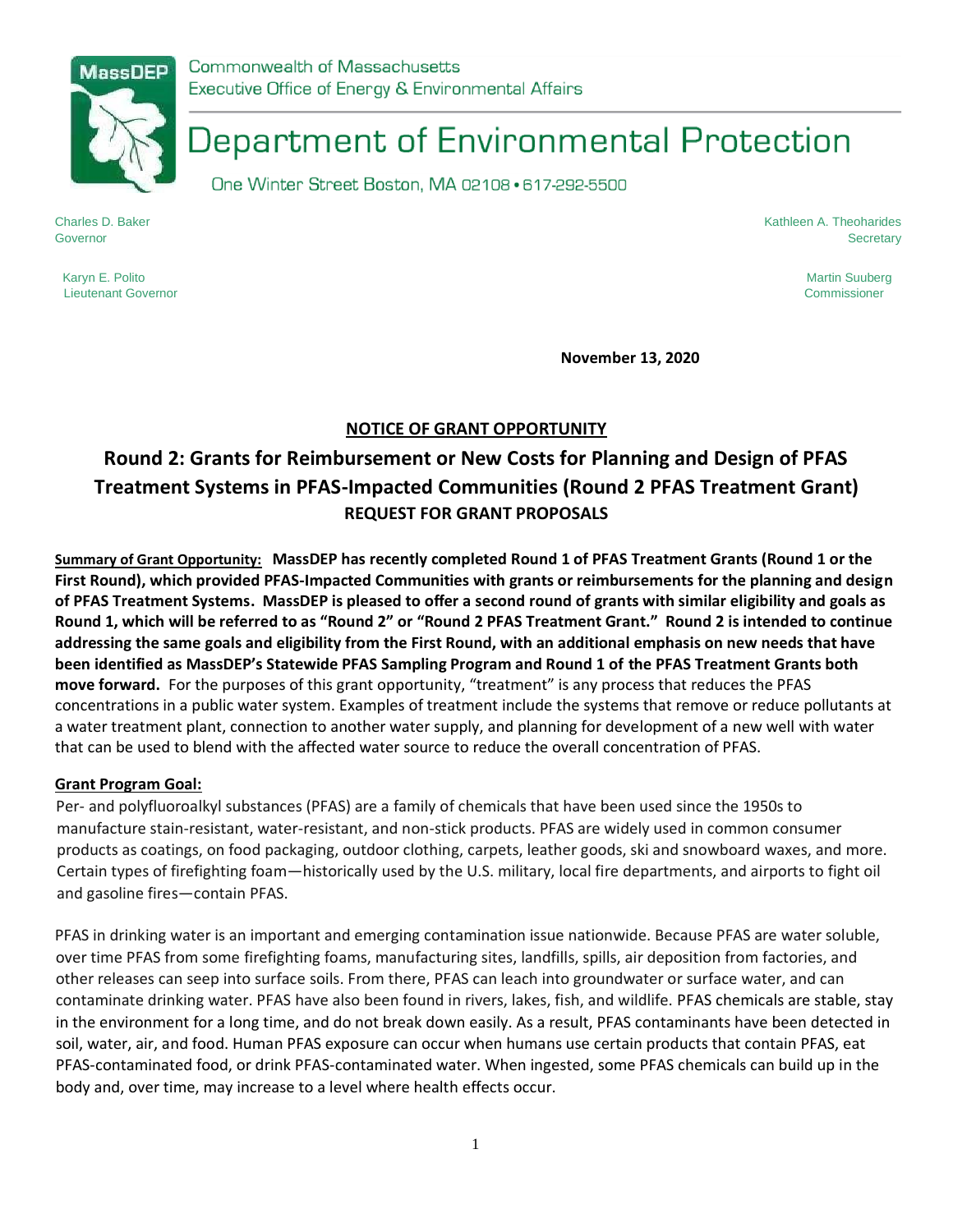Studies indicate that exposure to sufficiently elevated levels of certain PFAS chemicals may cause a variety of health effects, including developmental problems in fetuses and infants, and effects on the thyroid, liver, kidneys, certain hormones, and the immune system. Scientists and regulators are still working to study and better understand the health risks posed by exposures to PFAS, and MassDEP is closely following developments in this burgeoning area.

On October 2, 2020, MassDEP promulgated new regulations to establish a Total PFAS drinking water Maximum Contaminant Level (MCL) of 20 ng/L, or parts per trillion (ppt) for a sum of six PFAS contaminants ("PFAS6"): perfluorooctanesulfonic acid (PFOS), perfluorooctanoic acid (PFOA), perfluorohexane sulfonic acid (PFHxS), perfluorononanoic acid (PFNA), perfluoroheptanoic acid (PFHpA), and perfluorodecanoic acid (PFDA). These regulations are consistent with the recently promulgated groundwater (GW-1) clean up standard in the Massachusetts Contingency Plan, 310 CMR 40.0000.

**The goal of this program** is to provide grant funds to PFAS6-impacted communities served by Community and Non-Transient Non Community (NTNC) MassDEP approved Public Water Systems, as defined in 310 CMR 22.02, whether under public or private ownership, for the costs of planning, conducting pilot studies, performing pump tests, engineering, and design work that

- eliminates or mitigates a public health risk from PFAS6 contamination of public drinking water while maintaining adequate capacity to meet demand, and
- is necessary to achieve or maintain a reliable and consistent level of PFAS6 (below 10 ppt) that is expected to ensure compliance with applicable drinking water quality standards for PFAS6. These grant funds are also available to reimburse PFAS6- affected communities that have already expended funds for this work.

A portion of these grant funds is also available to reimburse PFAS6- affected communities that have already expended funds for this work.

## **Eligible Projects and Entities:**

## **Eligible Projects/Proposals:** This program provides

- A. Grants for financial assistance for the preparation of plans and specifications for drinking water projects that remove PFAS6 contaminants to a level at or below 10 ppt, including planning, conducting pilot studies, performing pump tests, engineering and design activities, and permits. The proposed work activities do not need to be completed to be eligible for Round 2 funding, and project proposals that include both reimbursement for previously incurred costs as well as grant requests for future work activities are eligible. Any proposed reimbursement for expenditures made to date shall be documented in accordance with the requirements outlined in section B below.
- B. Reimbursement for some or all of the eligible work activities described above. Applicants should note that for a limited time (until June 30, 2021) opportunities for current and future PFAS6 laboratory analyses are being conducted by MassDEP under a separately funded initiative. *Therefore, any proposed future PFAS6 laboratory analysis is not an eligible activity for funding under this grant.*

## **Examples of projects eligible for funding or reimbursement through this grant program include**:

- Design of new and upgraded drinking water treatment facilities to remove PFAS6 contaminants;
- Design incorporation of any other drinking water treatment that would impact the functionality of PFAS6 removal systems (e.g., Mn and Fe removal as necessary to support PFAS6 treatment);
- Planning and design projects to replace PFAS6-contaminated drinking water source(s);
- Planning and design of projects that restore or maintain hydraulic capacity of systems that are impacted by closures of PFAS contaminated sources;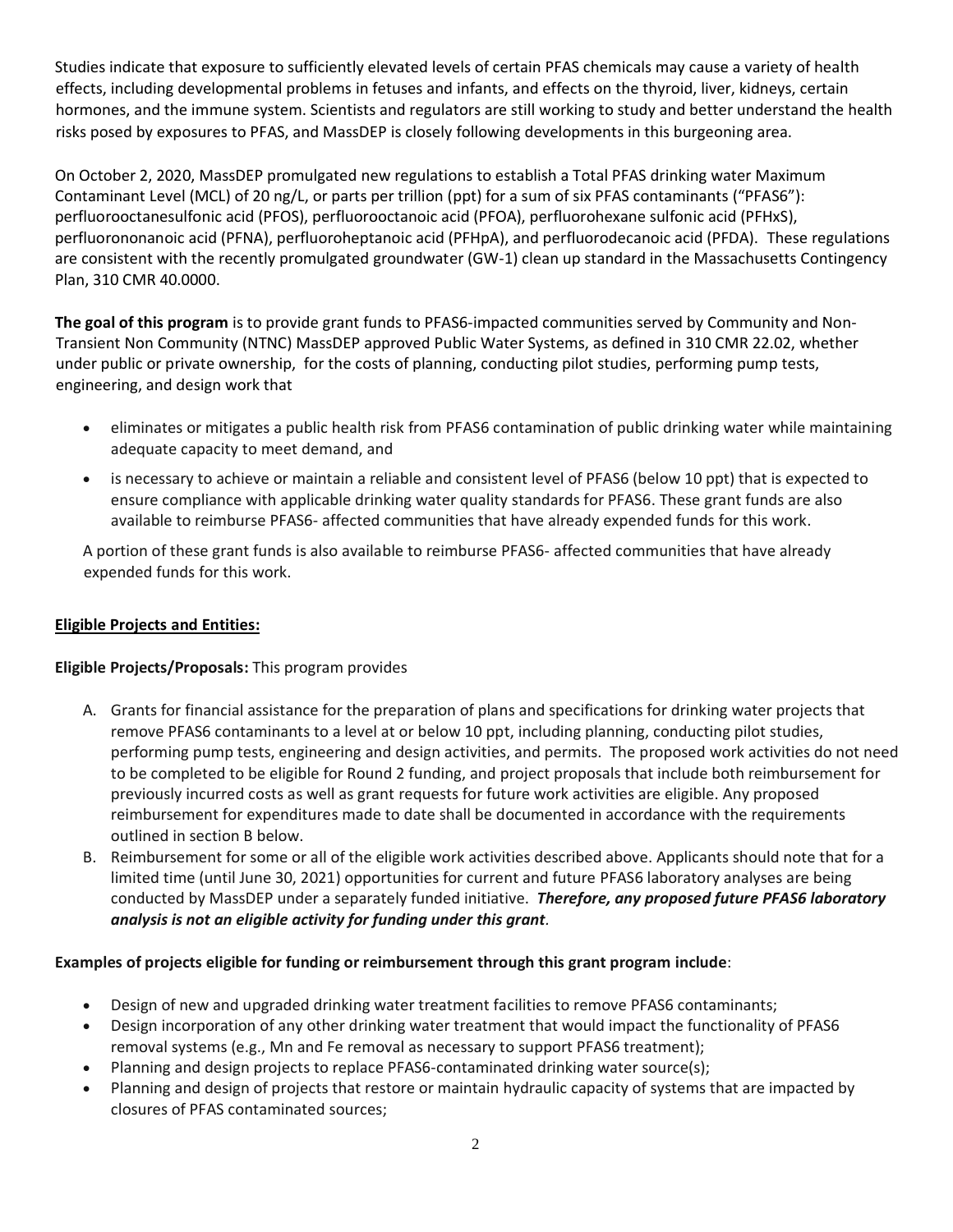- Studies, surveys, or engineering focused upon development of new water sources that are necessary to restore system capacity because of PFAS-related impacts to the system;
- Engineering, design fees, and final designs to construct PFAS6 removal systems;
- Pilot studies to verify the most efficient means of achieving PFAS6 removal from a public water supply; and/or
- MassDEP Drinking Water Permits for the final design.

#### **Examples of Ineligible activities or costs include**:

- Purchase of water rights;
- Laboratory and sampling costs for new PFAS6 identification in drinking water (Applicants should take advantage of MassDEP's current no-cost laboratory analysis program);
- Other non-capital expenses relating to ongoing maintenance and treatment at drinking water facilities;
- Studies, surveys, or engineering focused upon development of new water sources that are not related to PFAS impacts to the system;
- Legal expenses associated with determining liability or addressing other legal matters;
- Administrative, contingency, and overhead charges in excess of 10% of the total grant/reimbursement award;
- Applications from Transient Non-Community Public Water Systems; and
- Construction of any kind, including but not limited to new sources or treatment systems.

**Eligible entities: Community and Non-Transient Non Community (NTNC) MassDEP approved Public Water Systems** as defined in 310 CMR 22.02, under public or private ownership. Eligible Entities should note the following with respect to availability of Round 2 funding:

- **1. All PWS entities that did not apply for, and/or did not receive a grant or reimbursement award under Round 1 will be given first preference under Round 2:** MassDEP strongly encourages any PWS applicants who did not apply for Round 1 funding, and/or did not receive a grant or reimbursement award under Round 1, to submit a grant/reimbursement proposal under Round 2. **All applicants should note that, in Round 2, MassDEP will give first preference to any PWS which has not previously received funding under this Grant/Reimbursement program.**
- **2. PWS entities that received a project grant or reimbursement under Round 1 may only apply for a distinctly different/separate project under Round 2**: Public water suppliers who previously received funding or reimbursement for a project under Round 1 are not eligible to receive additional grant or reimbursement funding for the same project under Round 2. However, these PWS funding recipients can apply for a grant or reimbursement for a different/separate project for Round 2, provided the applicant supplies sufficient detail to establish that the Round 2 proposed project is distinctly separate from the previous Round 1 Grant/funding request. One example of a Round 2 project that is separate from a Round 1 project: In the Round 1 project, the PWS applied for and received reimbursement for engineering design costs for a PFAS6 removal system at a contaminated well. The PWS relies on several wells, and a separate PFAS6 removal system is necessary to treat a second well that will provide needed capacity for the overall system. In Round 2, the PWS is seeking a grant to design the treatment system for the second well. **MassDEP will give first preference to any PWS which has not previously received funding under this Grant/Reimbursement program. Therefore, the total final score of a Round 2 application submitted by a PWS that has previously received a grant or reimbursement award under Round 1 and has applied for funding for a distinctly different/separate project under Round 2 will be multiplied by 0.7**.

## **Funding Availability**:

**Funding Availability**: As was the case with Round 1, MassDEP anticipates that the typical grant/reimbursement award to any individual applicant under this Round 2 program will be up to a maximum of \$200,000 per applicant. However, in its discretion, MassDEP reserves the right to award individual Round 2 grants or reimbursements in excess of \$200,000 for proposals of exceptional merit, based upon the total number, quality, and quantity of the proposals received for the Round 2 funding opportunity. **The total potential funding available for all grant**